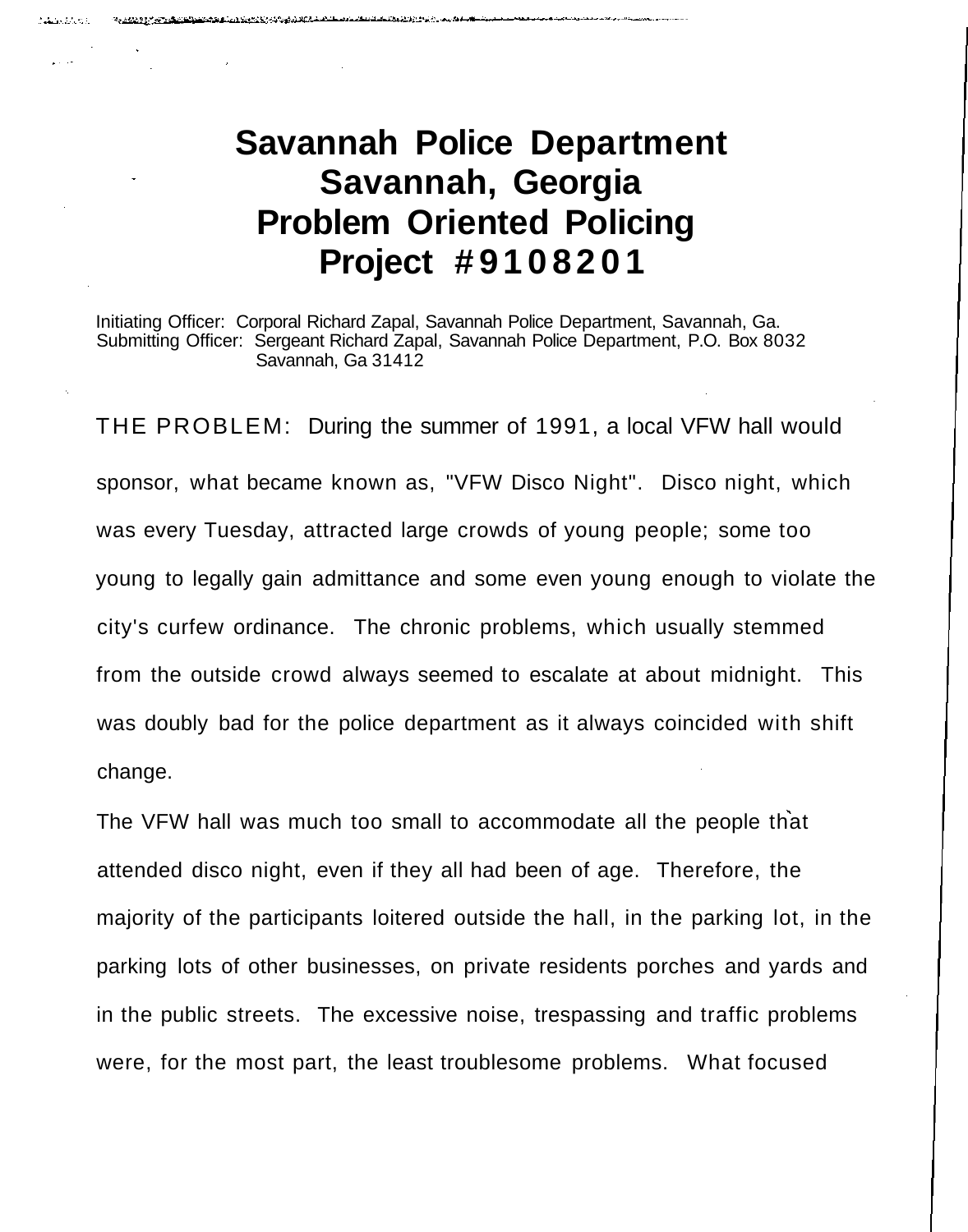direct police attention on the area were the fights, the drug activity, the serious injury assaults, cuttings, shootings and gang activity. The Tuesday night activities at the VFW hall grew progressively worse throughout the summer. Each Tuesday night the midnight shift officers, who were just beginning their tour of duty, would dreadfully anticipate the call that would send them into near riot conditions at the VFW hall. Conditions deteriorated so quickly that it became common for officers to arrive at the scene and immediately become the target of hostile gunfire. Another favorite tactic of the shooters was to open fire on or in the middle of a crowd, creating panic and a great deal of danger for responding police officers. Responding police officers would instantly find themselves in the midst of a hostile crowd that was on the verge of panic. As this tactic effectively neutralized the officers and prevented them from taking any type of control or law enforcement action, the shooters could not and were not identified or arrested. Activity outside the VFW hall eventually and inevitably led to tragedy when a man was shot to death as a result of an argument. The crowd was in such a frenzy following the killing, it attacked police officers and television news crews. The entire event known as disco night had grown out of control and was a danger to participants, local residents, passers by and the police. The VFW had provided two uniformed security guards, but they proved to be as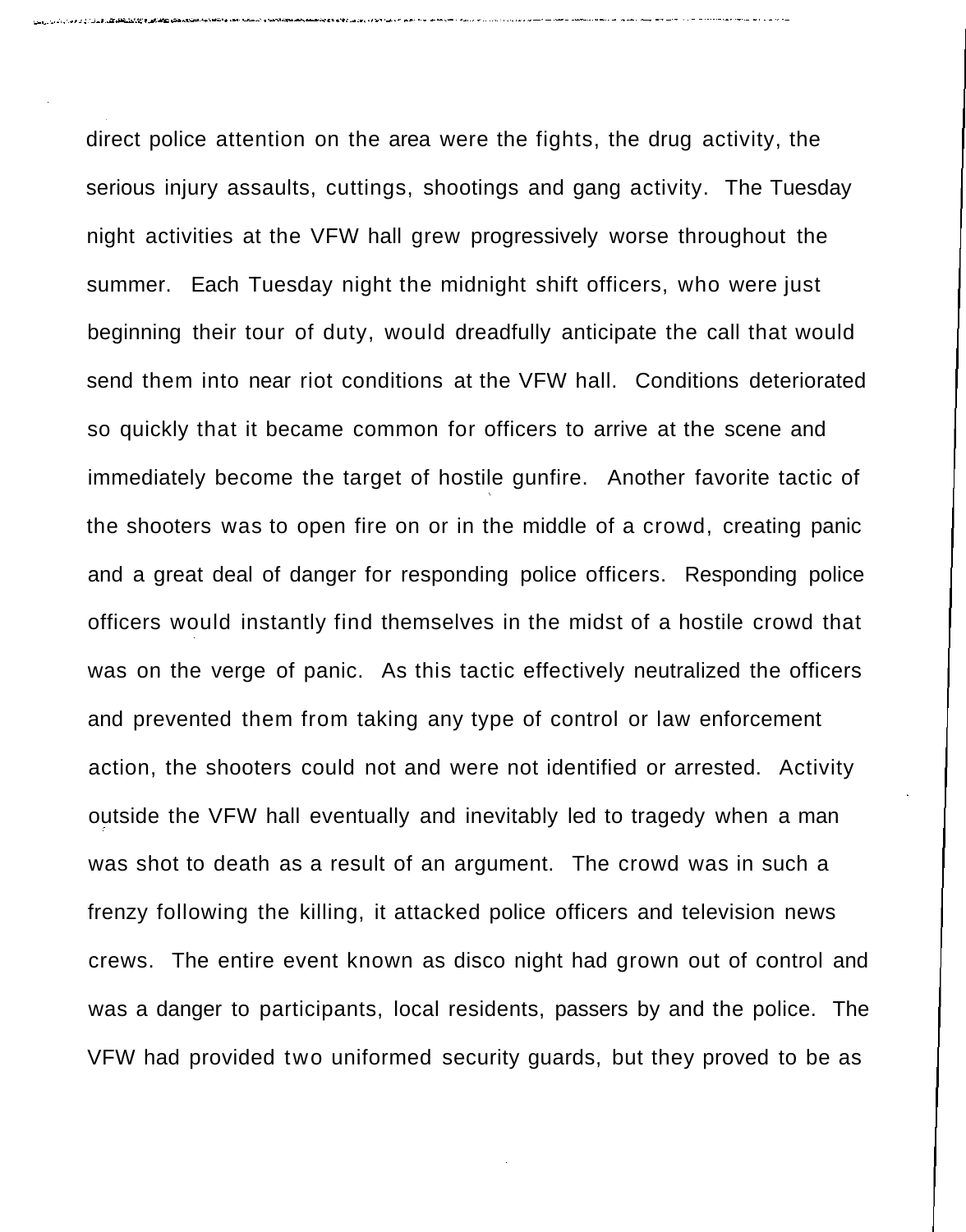inept as they were uncertified and therefore illegal.

#### FOR WHOM WAS IT A PROBLEM:

The local residents.

The local merchants.

Victims of assaults.

The Savannah Police Department.

Innocent bystanders.

WHO WAS AFFECTED BY THE PROBLEM AND HOW WERE THEY AFFECTED:

THE LOCAL RESIDENTS: A reduction of the quality of life in their neighborhoods as a result of the increase in crime, drug activity, assaults, shootings, theft, noise and litter.

LOCAL MERCHANTS: Damaged or vandalized property or their property was littered with trash and alcoholic beverage containers.

VICTIMS OF ASSAULT: Although this is self-explanatory, the victims would be physically and emotionally scarred for life.

THE POLICE: As the crowds, disorderly conduct and violence escalated, the police department was required to commit an ever increasing amount of manpower and resources, both of which are limited, to control the situation. This drain on manpower and resources was beginning to reduce police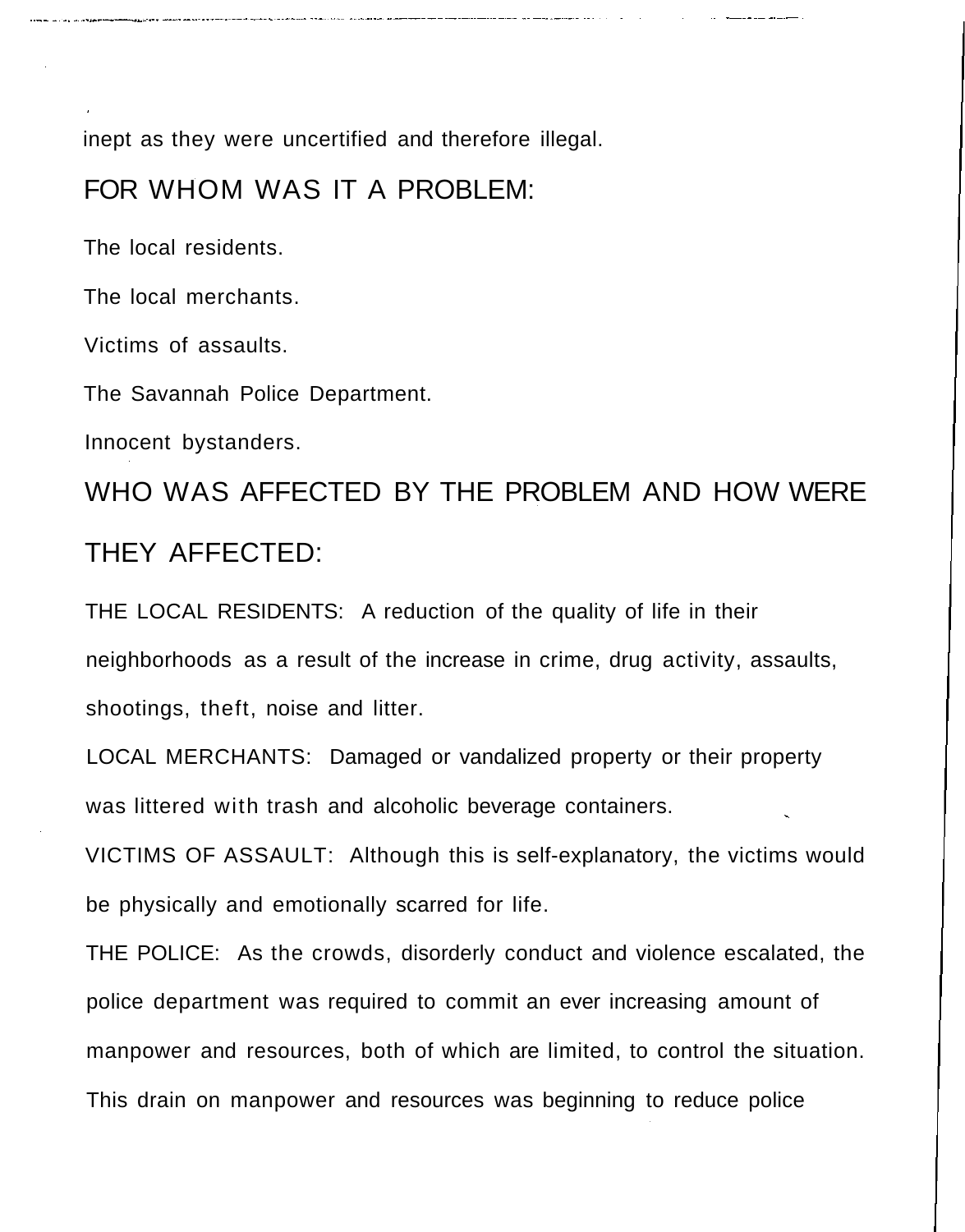services to the remainder of the city, not to mention the dangerous conditions it placed the officers in.

HOW DID THE DEPARTMENT HANDLE IT IN THE PAST: As the violence and disorderly behavior increased, the police department increased the amount of responding units as well as the numbers of arrests. This did not solve the problem and, in fact, sometimes made the problem worse. The general hostility of the crowd gradually shifted towards the police and led to rock and bottle throwing with the police as targets.

# WHAT INFORMATION WAS COLLECTED ABOUT THE PROBLEM:

Corporal Zapal, the officer who initiated the POP project, contacted several agencies and sources for information:

Savannah City Marshalls: Cpl Zapal ensured that the VFW hall had a city business license, a liquor license and a license for consumption of alcohol on premises, which were all in order.

Savannah Fire Department: Cpl Zapal learned where to obtain occupancy limits as well as other information derived from state fire codes that pertained to establishments such as the VFW hall.

City of Savannah Ordinances: Discovered an ordinance, in the business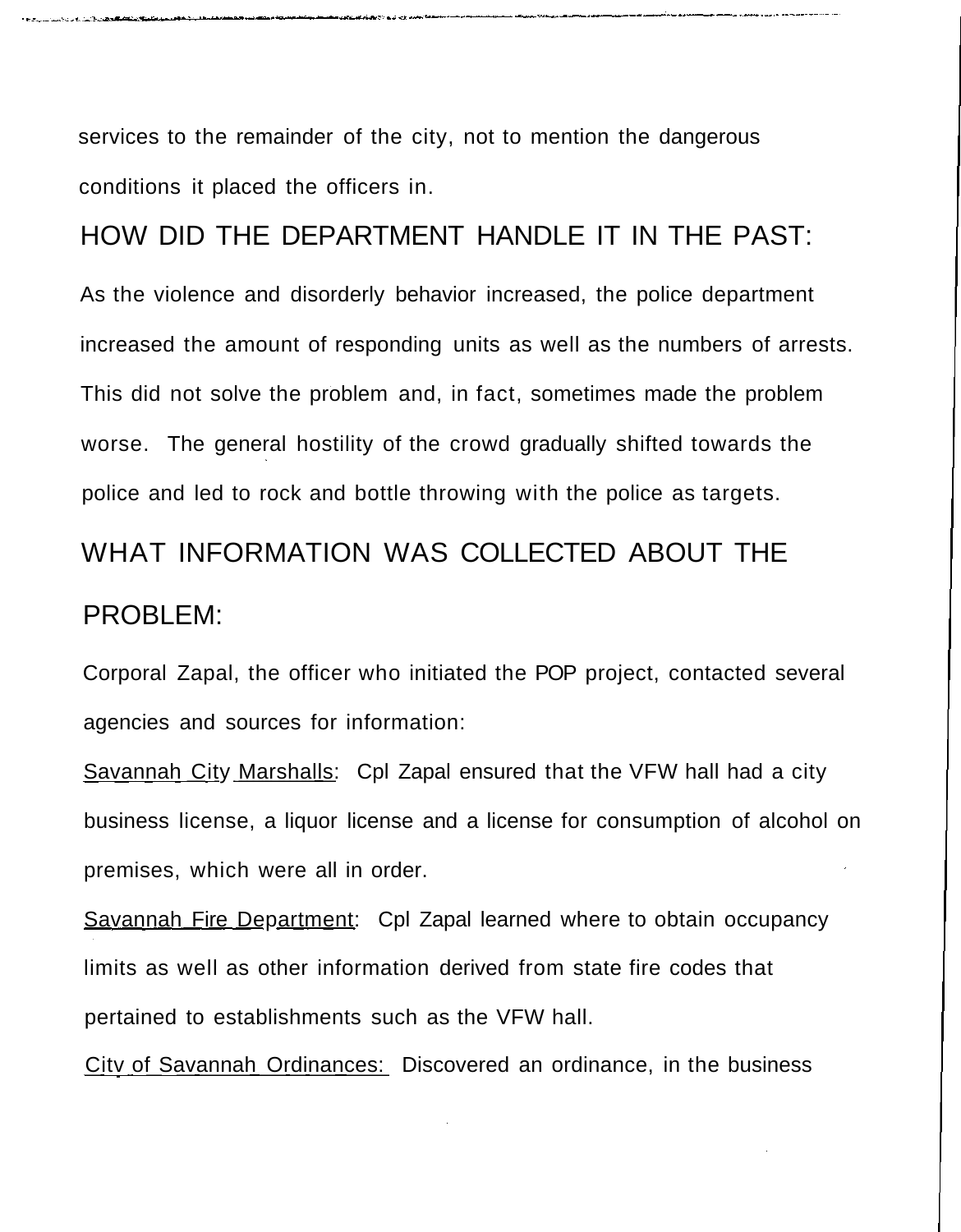license section, that allows police officers to inspect any business inside the city limits at any time that the business is open.

CHATHAM COUNTY SHERIFF'S OFFICE K-9 UNIT: Learned the capabilities and legal limitations of using drug dogs for detection inside and outside the VFW hall.

STATE LAW: Determined that the security guards employed by the VFW hall were working in violation of state law, as they were not certified.

### **WERE THERE ANY DIFFICULTIES IN GETTING THE**

#### **INFORMATION:**

The information was easy to obtain and was there simply for the asking.

## **WHAT WAS THE GOAL OF THE PROBLEM SOLVING EFFORT:**

The goal of the problem solving effort was to eliminate the problem. This would include closing down the VFW hall if necessary. By eliminating the root cause, the collateral problems would also be solved. The neighborhood would be returned to the local residents and merchants and the danger to innocent bystanders and police officers would be eradicated.

**WHAT STRATEGIES WERE DEVELOPED TO REACH THAT GOAL:**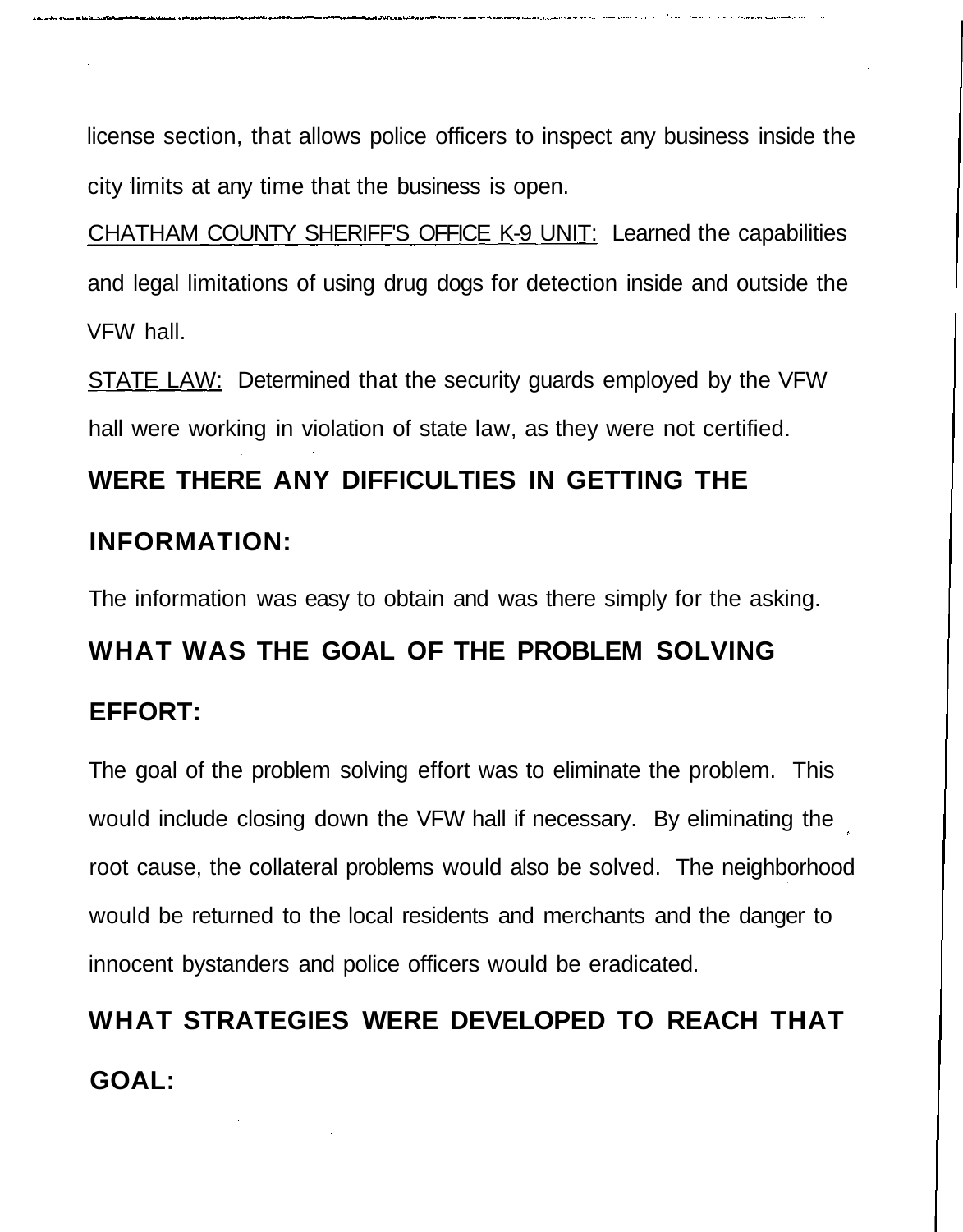Cpl Zapal spoke with the watch commander. Captain Smith, who agreed with the general strategies. The units assembled, at Cpl Zapal's request, on the next available Tuesday night. The captain, the lieutenant, two sergeants, Cpl Zapal, two adjacent beat officers, ten undercover drug agents and the Sheriff's Departments first line drug dog and handler arrived at the VFW hall just prior to the first anticipated call for service at the VFW hall. Cpt Smith and Cpl Zapal entered the bar and announced to the VFW personnel and the patrons, that the police department was conducting a business inspection. When the inspection was concluded, the night's efforts yielded a quantity of drugs, including marijuana, cocaine, crack cocaine and a suspect wanted on a murder warrant. The final chore was to speak with the VFW officials and inform them that the police department was considering a notification of the National VFW Officials as to the activities that occur during an event sponsored by and tied to the VFW. This brought about an immediate response from the local VFW officials, who immediately cancelled all future disco nights.

## WHAT AGENCIES HELPED THE POLICE DEPARTMENT IN ACHIEVING THE GOAL:

The City of Savannah's Marshall's Office The City of Savannah's Department of Revenue

. በተገለጸ የመልክት በተመ**ሰጠው የአማር ተግ**ባቢ በመልክት የሚያስተው አንድ መልክት የአገል አካል በመልክት መልክት መልክት የሚያስተው ነው። እንደ መልክት የአማር የአማር አልተው